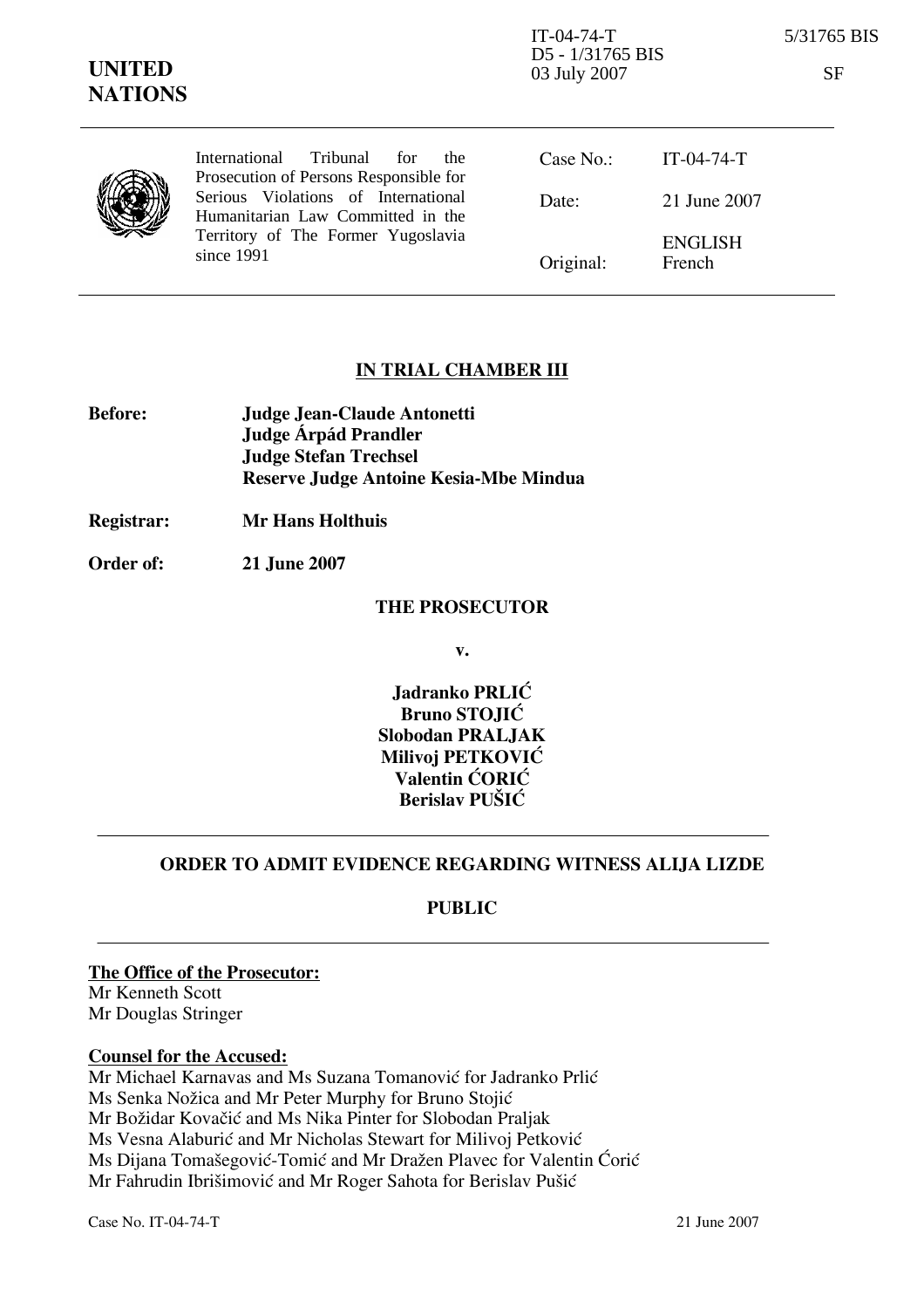TRIAL CHAMBER III ("Chamber") of the International Tribunal for the Prosecution of Persons Responsible for Serious Violations of International Humanitarian Law Committed in the Territory of the Former Yugoslavia since 1991 ("Tribunal"),

CONSIDERING that the Office of the Prosecutor ("Prosecution") moved for the admission of seven documents<sup>1</sup> and that Counsel for the Accused Prlić ("Prlić Defence"), Counsel for the Accused Stojić ("Stojić Defence"), Counsel for the Accused Praljak ("Praljak Defence") and Counsel for the Accused Ćorić ("Ćorić Defence") moved for the admission of, respectively,  $14,^2 1,^3$  $4<sup>4</sup>$  and  $3<sup>5</sup>$  documents relating to the testimony of Alija Lizde, who appeared before the Chamber on 1 and 2 May 2007 ("Proposed Exhibits"),

CONSIDERING that the Chamber has heard the objections raised by the Prosecution with regard to the admission of two Proposed Exhibits tendered by the Prlić Defence and one Proposed Exhibit tendered by the Ćorić Defence<sup>6</sup>, as well as the response of the Ćorić Defence to these objections,<sup>7</sup>

CONSIDERING that the Chamber has examined each of the Proposed Exhibits based on the criteria for admissibility defined in its Decision on Admission of Evidence of 13 July 2006 ("Decision of 13 July 2006"), taking into account the objections raised by the Parties,

CONSIDERING that the Chamber hereby decides to admit into evidence the documents labelled "admitted" in the Annex attached to this decision because they were submitted to Witness Alija Lizde and have satisfactory indicia of relevance, probative value and reliability,

CONSIDERING that the Chamber hereby decides by a majority not to admit into evidence the documents labelled "not admitted" in the Annex attached to this decision because they are not in conformity with the instructions of the Decision of 13 July 2006,

### FOR THE FOREGOING REASONS,

PURSUANT TO Rules 54 and 89 of the Rules of Procedure and Evidence,

**GRANTS** the motions of the Prosecution and the Stojić Defence,

**PARTIALLY GRANTS** the motions of the Prlic Defence, the Praljak Defence and the Ćorić Defence,

DECIDES to admit into evidence the documents labelled "admitted" in the Annex attached to this decision, AND

**DISMISSES** the motions of the Prlić Defence, the Praljak Defence and the Ćorić Defence

in all other respects.

Done in English and in French, the French version being authoritative.

 $\overline{a}$  $1^1$  IC 00531.

 $2$  IC 00532.

<sup>3</sup> IC 00533.

<sup>4</sup> IC 00534.

<sup>5</sup> IC 00535.

<sup>&</sup>lt;sup>6</sup> IC 00542.

 $7$  IC 00543.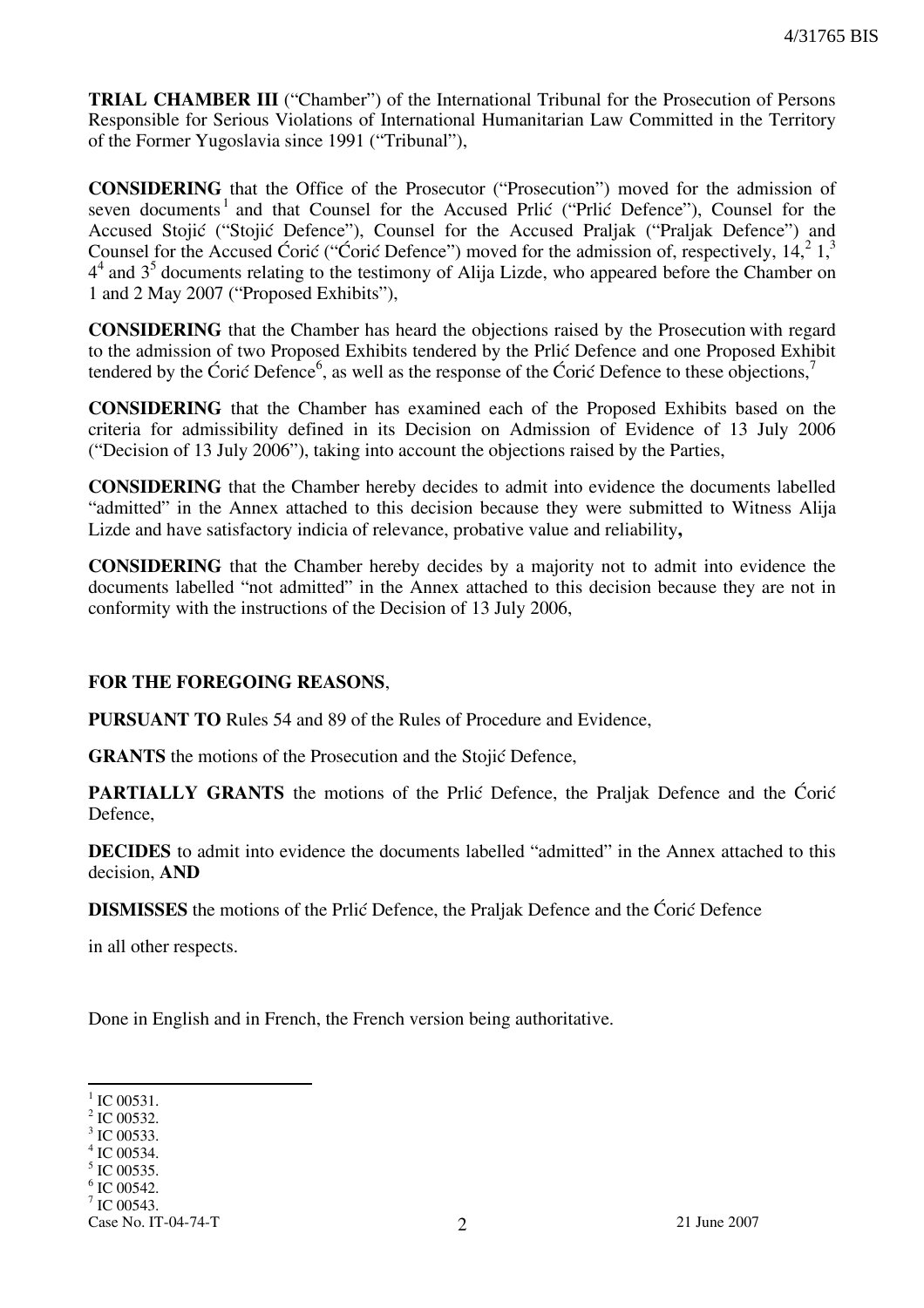/signed/

\_\_\_\_\_\_\_\_\_\_\_\_\_\_\_\_\_\_\_\_\_\_\_ Judge Jean-Claude Antonetti Presiding Judge

Done this twenty-first day of June 2007 At The Hague The Netherlands

# [Seal of the Tribunal]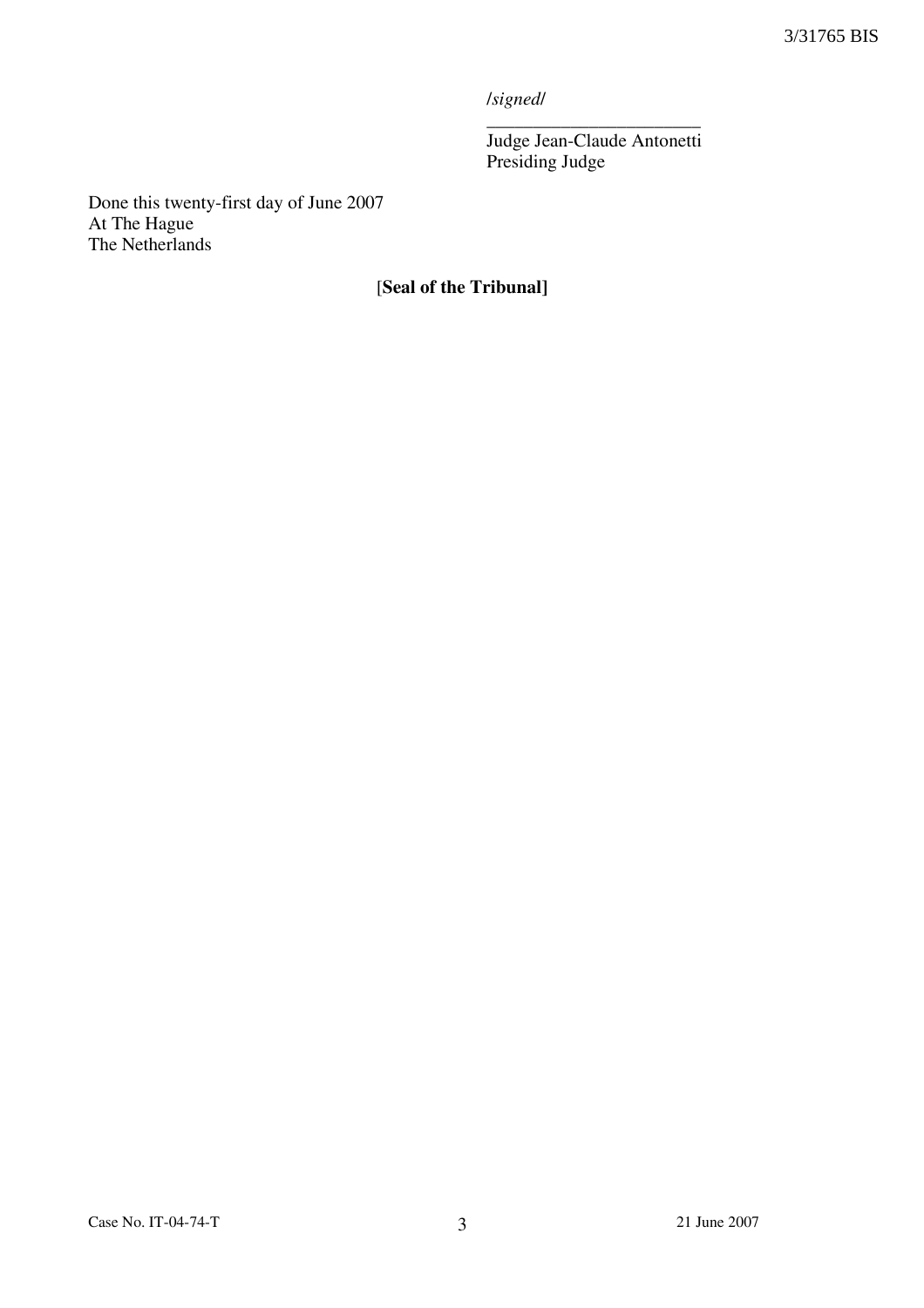# **Annex**

| Proposed exhibit no. | Party proposing the   | <b>Admitted/Not admitted/</b>             |
|----------------------|-----------------------|-------------------------------------------|
|                      | admission of evidence | <b>Marked for identification</b>          |
|                      |                       | (MFI)                                     |
| P 05949              | Prosecution           | Admitted                                  |
| P 06433              | Prosecution           | Admitted                                  |
| P08894               | Prosecution           | Admitted                                  |
| P09089               | Prosecution           | Admitted                                  |
| P 09090              | Prosecution           | Admitted                                  |
| P 09398              | Prosecution           | Admitted                                  |
| IC 00529             | Prosecution           | Admitted                                  |
| 1D 01215             | Prlić Defence         | Not admitted (reason: witness             |
|                      |                       | unable to clarify to the Chamber          |
|                      |                       | its relevance, probative value            |
|                      |                       | and reliability)                          |
| 1D 01414             | Prlić Defence         | Admitted                                  |
| 1D 01415             | Prlić Defence         | Admitted                                  |
| 1D 01416             | Prlić Defence         | Admitted                                  |
| 1D 01417             | Prlić Defence         | Admitted                                  |
| 1D 01418             | Prlić Defence         | Admitted                                  |
| 1D 01419             | Prlić Defence         | Not admitted (reason: witness             |
|                      |                       | unable to clarify to the Chamber          |
|                      |                       | its relevance, probative value            |
|                      |                       | and reliability)                          |
| 1D 01420             | Prlić Defence         | Admitted                                  |
| 1D 01421             | Prlić Defence         | Admitted                                  |
| 1D 01422             | Prlić Defence         | Admitted                                  |
| 1D 01423             | Prlić Defence         | Not admitted (reason: witness             |
|                      |                       | unable to clarify to the Chamber          |
|                      |                       | its relevance, probative value            |
|                      |                       | and reliability)                          |
|                      |                       |                                           |
| 1D 01424             | Prlić Defence         | Not admitted (reason: witness             |
|                      |                       | unable to clarify to the Chamber          |
|                      |                       | its relevance, probative value            |
|                      |                       | and reliability)                          |
| 1D 01425             | Prlić Defence         | Admitted                                  |
| P 00486              | Prlić Defence         | Not admitted (reason: witness             |
|                      |                       | unable to clarify to the Chamber          |
|                      |                       | its relevance, probative value            |
|                      |                       | and reliability)                          |
| P 00629              | Stojić Defence        | Admitted                                  |
| 3D 00688             | Praljak Defence       | Admitted                                  |
| 3D 00899             | Praljak Defence       | Admitted                                  |
| 3D 00910             | Praljak Defence       | <b>Not</b><br>admitted<br>(reason:<br>the |
|                      |                       | document was not presented to             |
|                      |                       | the witness)                              |
| IC 00530             | Praljak Defence       | Admitted                                  |
| 5D 02036             | Corić Defence         | Admitted                                  |

Case No. IT-04-74-T 4 21 June 2007